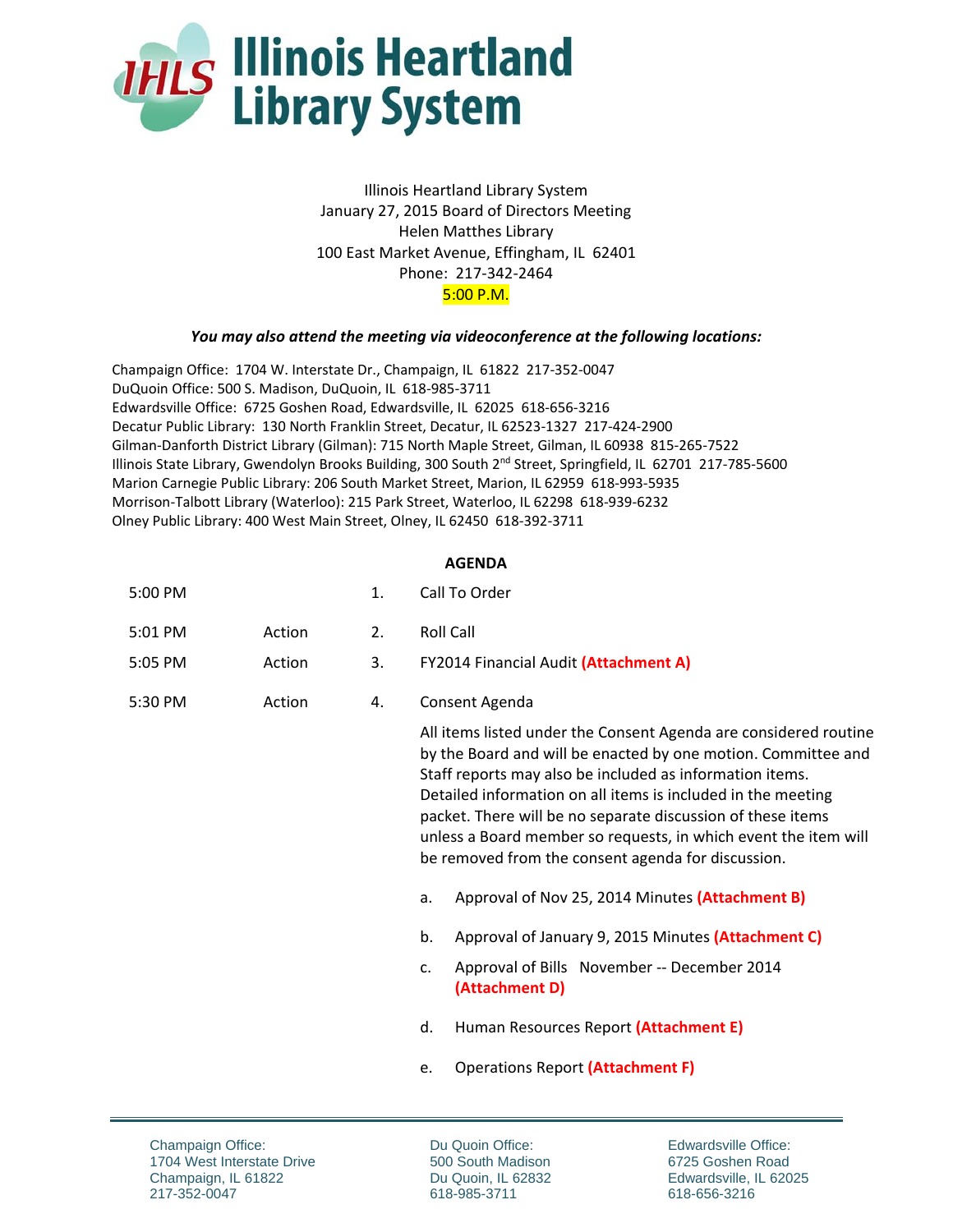|         |             |     | f.<br>Executive Committee Report (Attachment G)                                                                                                       |
|---------|-------------|-----|-------------------------------------------------------------------------------------------------------------------------------------------------------|
|         |             |     | Policy & Membership Committee Report (Attachment H)<br>g.                                                                                             |
|         |             |     | Finance Committee Report (Attachment I)<br>h.                                                                                                         |
|         |             |     | i.<br>Personnel Committee Report (Attachment J)                                                                                                       |
|         |             |     | j.<br><b>Staff Activities Report (Attachment K)</b>                                                                                                   |
| 5:35 PM | Information | 5.  | <b>FOIA Update</b>                                                                                                                                    |
| 5:40 PM | Information | 6.  | <b>Public Comment</b>                                                                                                                                 |
| 5:50 PM | Information | 7.  | Communications                                                                                                                                        |
|         |             | 8.  | <b>Staff Report</b>                                                                                                                                   |
| 5:55 PM | Action      |     | Staff Update (Attachment L)<br>a.                                                                                                                     |
| 6:00 PM | Action      |     | b.<br>Secondary Employment - IHLS Staff (This portion of the<br>meeting may be held in executive session pursuant to<br>Section 5 ILCS 120 § 2(c)(1)) |
| 6:05 PM | Action      |     | Personnel (This portion of the meeting may be held in<br>c.<br>executive session pursuant to Section 5 ILCS 120 § 2(c)(1))                            |
| 6:10 PM | Information | 9.  | Illinois State Library Report                                                                                                                         |
| 6:25 PM |             | 10. | <b>SHARE/Dream Grant Report</b>                                                                                                                       |
|         |             | 11. | <b>Committee Reports</b>                                                                                                                              |
| 6:30 PM | Information |     | <b>Facilities</b><br>a.                                                                                                                               |
| 6:35 PM | Information |     | b.<br>Long Range Planning                                                                                                                             |
|         |             | 12. | <b>Unfinished Business</b>                                                                                                                            |
| 6:40 PM | Information |     | <b>Annual Report</b><br>a.                                                                                                                            |
|         |             | 13. | <b>New Business</b>                                                                                                                                   |
| 6:45 PM | Information |     | <b>Smart Start Meeting (Attachment M)</b><br>a.                                                                                                       |
| 6:50 PM | Information |     | Bylaws Article 6, Section 9 - Attendance of Board Members<br>b.<br>(Attachment N)                                                                     |
| 6:55 PM | Information | 14. | <b>Public Comment</b>                                                                                                                                 |
| 7:00 PM | Information | 15. | Announcements                                                                                                                                         |